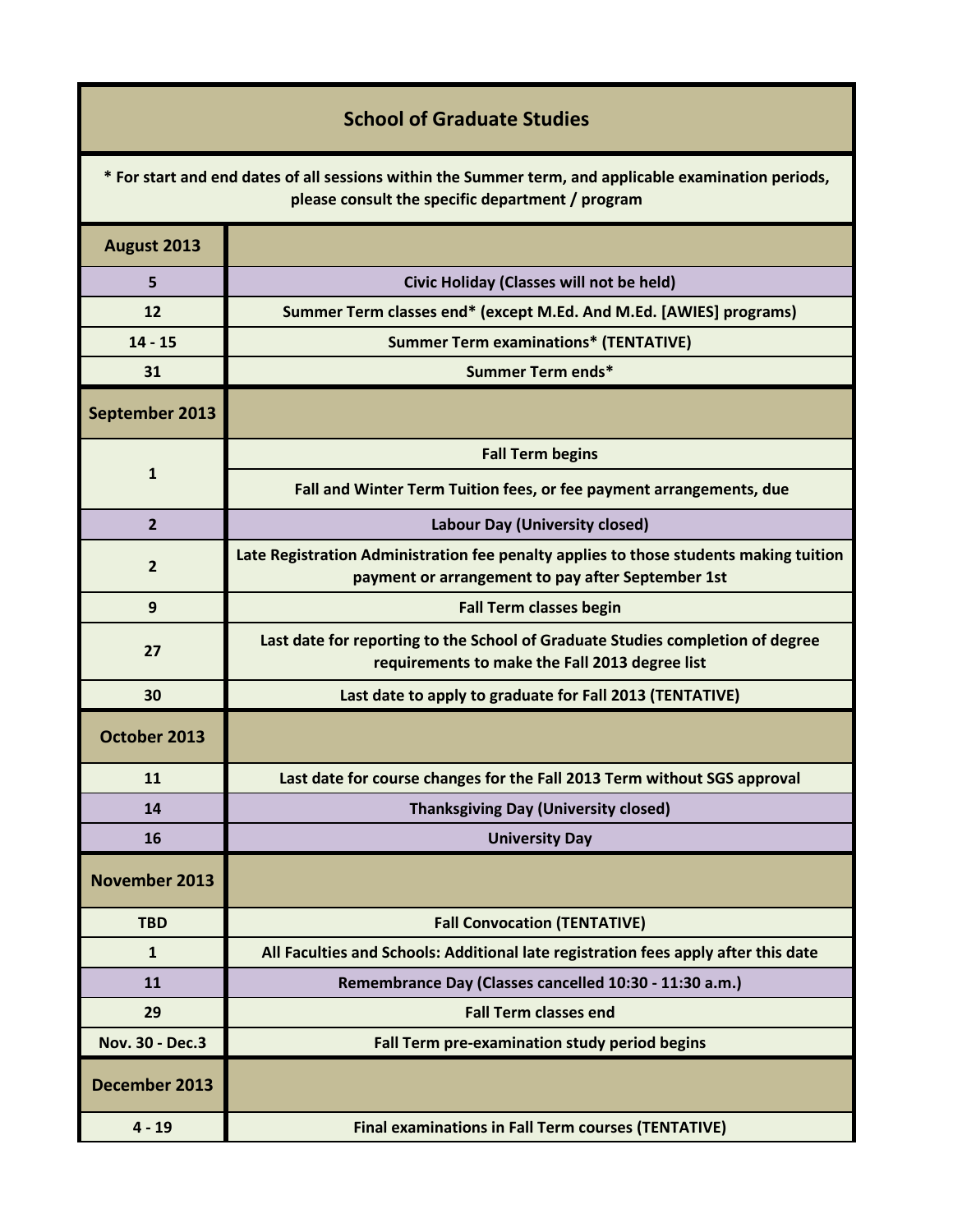| 6                       | Commemoration Day (academics cancelled except for clinical responsibilities and field<br>work)                                     |  |
|-------------------------|------------------------------------------------------------------------------------------------------------------------------------|--|
| 31                      | <b>Fall Term ends</b>                                                                                                              |  |
| January 2014            |                                                                                                                                    |  |
| $\mathbf{1}$            | New Year's Day (all classes cancelled)                                                                                             |  |
| $\mathbf{1}$            | <b>Winter Term begins</b>                                                                                                          |  |
| 6                       | <b>Winter Term classes begin</b>                                                                                                   |  |
|                         | <b>International Student Orientation for Winter Term admissions</b>                                                                |  |
| 10                      | Last date to drop Fall-Winter (full) courses without SGS approval                                                                  |  |
| February 2014           |                                                                                                                                    |  |
| $\mathbf{1}$            | All Faculties and Schools: Additional late registration fees apply after this date                                                 |  |
| $\overline{7}$          | Last date for course changes for the Winter 2014 Term without SGS approval                                                         |  |
| 17                      | <b>Family Day (classes will not be held)</b>                                                                                       |  |
| $17 - 21$               | Mid term Reading Week (not applicable to M.Sc.OT or M.Sc.PT programs)                                                              |  |
| <b>March 2014</b>       |                                                                                                                                    |  |
|                         |                                                                                                                                    |  |
| <b>April 2014</b>       |                                                                                                                                    |  |
| $\overline{\mathbf{4}}$ | <b>Winter Term classes end</b>                                                                                                     |  |
| $5 - 9$                 | Winter Term pre-exam study period                                                                                                  |  |
| $10 - 26$               | <b>Final Examinations period (TENTATIVE)</b>                                                                                       |  |
| 18                      | <b>Good Friday (University closed)</b>                                                                                             |  |
| 30                      | <b>Winter Term ends</b>                                                                                                            |  |
|                         | Last date to apply to graduate in SOLUS in Spring 2014 (TENTATIVE)                                                                 |  |
| <b>May 2014</b>         |                                                                                                                                    |  |
| $\mathbf{1}$            | <b>Summer Term begins*</b>                                                                                                         |  |
|                         | <b>Tuition fees due in full for all Summer Term Sessions</b>                                                                       |  |
| $\overline{2}$          | Last date for reporting to the School of Graduate Studies completion of degree<br>requirements to make the Spring 2014 degree list |  |
| 19                      | Victoria Day (classes will not be held)                                                                                            |  |
| 30                      | Last date for course changes for Summer term without SGS approval                                                                  |  |